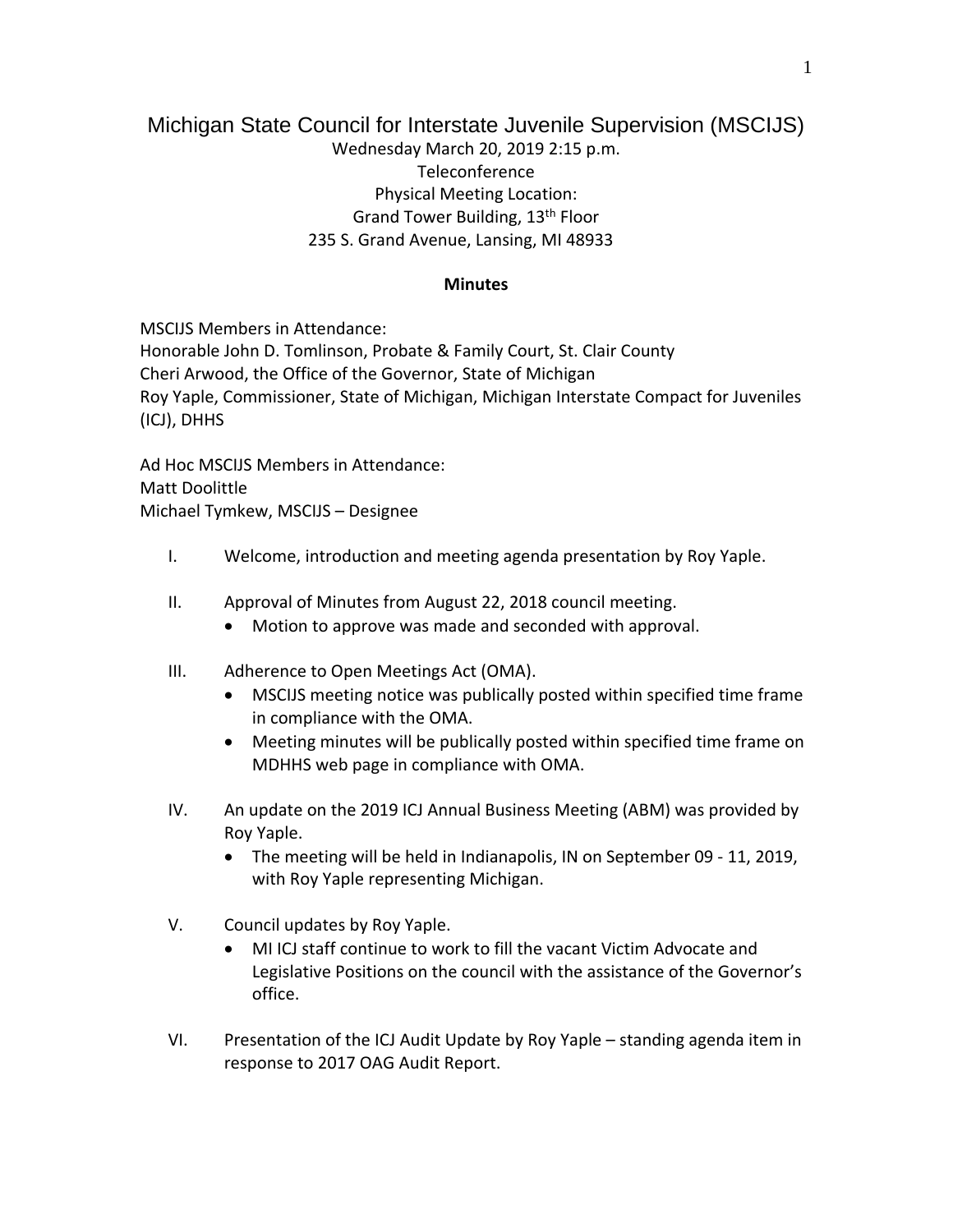- MI ICJ staff have continued to participate in quarterly meetings to monitor progress towards the corrective action plan established in response to the 2017 OAG Audit.
- Updated procedures due to audit findings continue to be utilized and monitored.
- Home evaluation statistics show that greater than 90% of ICJ home evaluations performed between January 2017 and March 2019 were completed within the 45 calendar day timeliness criteria.
- Quarterly progress report statistics show that greater than 90% of progress reports were completed timely as well.
- Monthly visit statistics show around 80% of monthly visits have occurred timely.
	- i. MI ICJ desires to raise the monthly visit statistics to greater than 90%.
	- ii. MI ICJ staff continues to work with State of Michigan Information Technology staff to implement alerts that provide workers notice ahead of visits coming due and escalate alerts to supervisors when needed.
- VII. Presentation of FY 2019 YTD ICJ Training Summary by Roy Yaple.
	- Training has occurred and continues to be scheduled for ICJ processes.
	- Large trainings have also occurred, with multiple staff involved.
	- MI ICJ teamed with other state ICJ staff to provide training in National ICJ training sessions.
	- MI ICJ continues to have representation on the National ICJ Training Committee.
- VIII. Presentation of the National/Michigan Performance Management Assessment Update by Roy Yaple.
	- Performance Management Assessments are done every 2 years.
	- National ICJ will review requested records and MI Juvenile Interstate Data System (JIDS) usage.
	- Areas of review will include:
		- i. Home Evaluations
		- ii. Written Progress Reports
		- iii. Response to Violation reports
		- iv. Sending of Referral Requests
		- v. Return of Runaways/Absconders
		- vi. Usage of JIDS
	- The date of the Performance Management review is unknown at this time.